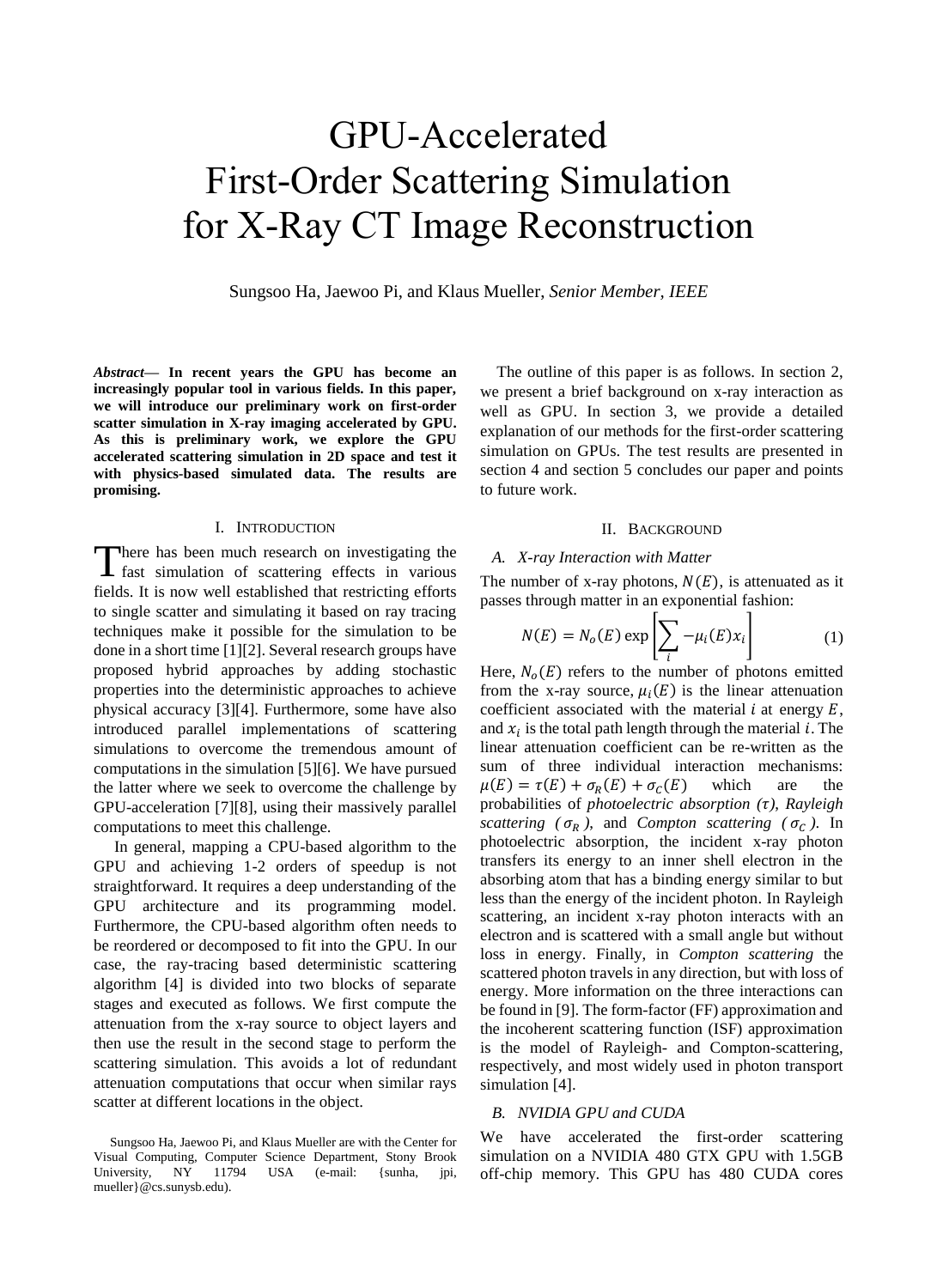

 $\langle 1^{st}$  stage of scattering simulation  $>$ 



 $< 2<sup>nd</sup>$ stage of scattering simulation >

: point source

 $x_i$ : ray path length in material i  $b_j$ : *j*-th bin of 1D virtual detector

 $u_{ns}$ : unit vector from a pixel to point source  $\boldsymbol{u}_{pb_j}$ : unit vector from a pixel to *j*-th bin  $n_{det}$ : normal vector of 1D virtual detector

> 88 ▩ : material *i*

> > : a region of interest for a *j*-th bin

Fig. 1. The first-order scattering simulation method consists of two stages. The first stage computes the attenuation from source to pixels (top). The second stage scatters photons into bins in a 1D virtual detector (bottom). For convenience  $x_i$  only reflects the path length in different materials not the actual length.

organized into 15 streaming multiprocessors (SM) of 32 processors each. Its theoretical computing power is about 1.3 TFLOPS. This GPU, like all modern GPUs, has off-chip memory and on-chip caching mechanisms. Off-chip memory includes global, texture and constant memory and incurs hundreds of cycles of memory latency. It is often the bottleneck of a GPU application. However, texture and constant memory can be cached, replacing the hundreds of cycles of latency with only a few cycles for on-chip cache access. The GTX 480 has a peak memory bandwidth of 177.4 GB/s for its 1.5 GB DDR5 device memory.

 The CUDA (Computer Unified Device Architecture) is a C-like API used to program the NVIDIA GPUs.

Execution of a task by a CUDA kernel is organized into thread blocks. Thread blocks are organized into a grid. The GTX 480 can have a maximum of 1,024 threads per thread block. Once a thread block is assigned to a streaming multi-processor, it is further divided into 32-thread units called warps and each warp is following same instruction (SIMT: Single Instruction Multiple Thread).

## III. METHODOLOGY

Our current implementation serializes the computations for the different energy windows, but it parallelizes the computations for the detector bins by assigning each bin a different set of CUDA blocks. The following description refers to one bin and one energy window. To simulate the first-order scattering in a 2D macroscopic object, the object is divided into small pixels. The simulation is comprised of two major stages: (1) the pre-attenuation from the x-ray source to each pixel is computed and stored in memory, and (2) the post-attenuation from each pixel to each bin is computed and combined with the pre-attenuation to obtain the number of Rayleigh- and Compton-scattered photons for the detector bin (Fig. 1). We now describe how the scattering simulation is parallelized.

# *A. Early termination in 1st and 2nd stages*

All x-rays from source to pixels (or pixels to a bin) are parallelized. To reduce the amount of computation in the ray traveling, we terminate the sampling of a ray when the current sampling point is outside of the object. The attenuation from the rest of the x-ray is computed based on pre-defined background material and the remained length.

 From the view of CUDA programming, the CUDA kernel has 256 (16x16) threads per a thread block. A  $O((width of the object/16) \times$ grid contains  $(height of the object/16))$  of thread blocks. The configuration is found by considering the tradeoff between processing speed and code scalability. Each pixel in the object has a pre-defined unique object ID such as air (0) and iron (5), and is stored in a 2D texture



Fig. 2. Simulation of first-order scattering. A 1D virtual detector is placed behind the sample object. The schematic view of the test setup is not to scale.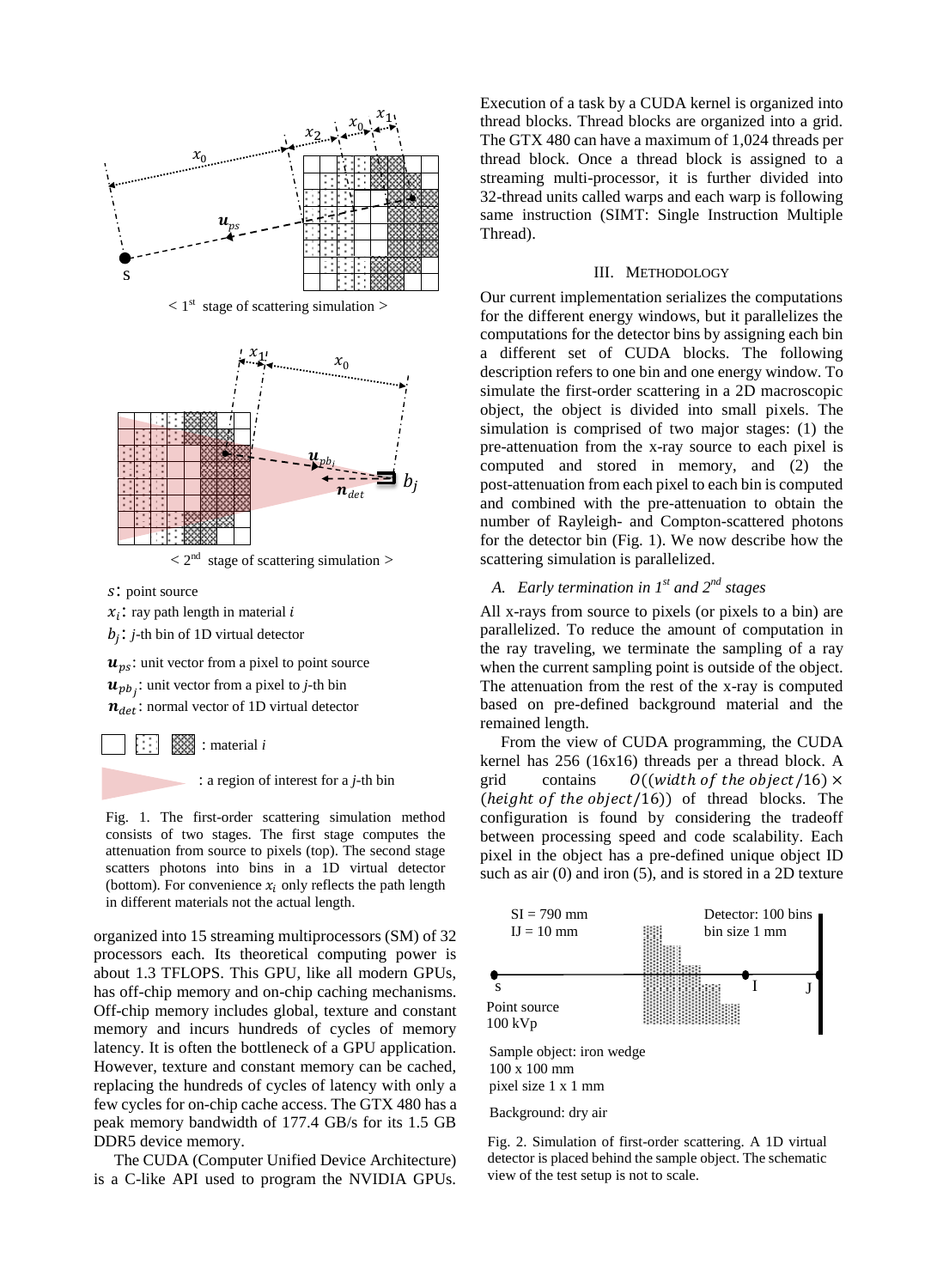

Fig. 4. The mass attenuation coefficient for dry air and iron

which is specifically designed to allow fast 2D memory access and hardware accelerated linear interpolation. The texture memory is also used to store material attenuation coefficients, FFs, and ISFs. This helps to get the data values at a specific energy efficiently. The attenuation coefficient data are obtained from [10] and the FFs and ISFs are from EPDL97 [11]. Before binding these data to texture memory, they are uniformly sampled over a 1keV~1MeV energy range by means of logarithmic interpolation. The constant memory is used to store (effective) atom number and density.

# *B. Sum reduction in 2nd stage*

After each thread has computed the number of scattered photons from a pixel to the bin, it stores this number in shared memory. This allows communication of the results among all threads in a thread block. Next we need to combine these pixel photons to obtain the total number of photons arriving in the bin. We use a two-staged approach. First, we use parallelizable sum reduction for computing the total number of scattered photons for each thread block. Then we transfer each block result to the CPU and combine them into the total number of bin photons. This turned out to be faster than a GPU-based block-summation.

# *C. Region of interest for a bin at 2nd stage*

To save overall computation at the second stage, we restrict a region of interest (ROI) of the object for a bin



Fig. 3. Discrete x-ray spectrum generated by SpekCalc (100 kVp with 10 keV bin size)



Fig. 5. Profile of pre-attenuation values from  $1<sup>st</sup>$  stage of the first-order scattering simulation with the test setting at 60~70 keV intervals of x-ray source. Each curve is the profile at the center of a stair of the iron wedge.

(Fig. 1). This can be regarded as a virtual collimator in the detector. Assuming that bins are uniformly distributed over the detector and have the same acceptance angle (between  $n_{det}$  and  $u_{nb}$ , Fig. 1), only a single ROI needs to be computed at the center of the detector. The ROI is repeatedly re-used for all bins with proper translation. The typical time for computing the ROI takes about 1ms, which is considerably less than the time consumed in the two major stages (Table. I). The total number of thread blocks used in the second stage is reduced to  $O(size of the ROI / 256)$ , where the size of the ROI refers to the number of pixels within the ROI and it is typically much less than the total number of pixels of an object.

# *D. Parallelizing all bins at 2nd stage*

As the final optimization, the computations for all bins are parallelized so that the first-order scattering simulation with a given x-ray energy window can be done in one GPU kernel invocation. To enable this parallelization, the number of thread blocks is increased. A thread block computes a portion of the number of scattered photons for a bin. This allows to reduce memory transfer from GPU to CPU to the order of (the total number of bins).

TABLE I. TIME PERFORMANCE [SEC]

|                            | Value   | <b>ROI</b> | Avg.<br>stage $14$ | Avg.<br>stage $2^4$ | Total <sup>5</sup> |
|----------------------------|---------|------------|--------------------|---------------------|--------------------|
| Angle <sup>1</sup>         | 1       | 0.001      | 0.003              | 0.015               | 0.149              |
|                            | 3       | 0.001      | 0.003              | 0.039               | 0.349              |
|                            | 5       | 0.001      | 0.003              | 0.064               | 0.542              |
| Pixel<br>Size <sup>2</sup> | 1x1     | 0.001      | 0.003              | 0.082               | 0.687              |
|                            | 0.5x0.5 | 0.001      | 0.007              | 0.294               | 2.425              |
|                            | 0.1x0.1 | 0.015      | 0.131              | 5.578               | 45.766             |
| Bin<br>Size <sup>3</sup>   | 1       | 0.001      | 0.003              | 0.082               | 0.687              |
|                            | 0.5     | 0.001      | 0.003              | 0.161               | 1.322              |
|                            | 0.1     | 0.001      | 0.003              | 0.799               | 6.429              |

1. Unit of degree, and fixed 1 x 1mm pixel and 1mm bin

2. Unit of millimeter, and fixed 7 degree angle and 1mm bin

3. Unit of millimeter, and fixed 7 degree angle and 1x1 mm pixel

4. Average time to complete a given task

5. Time to finish scattering simulation with x-ray spectrum

(8 windows)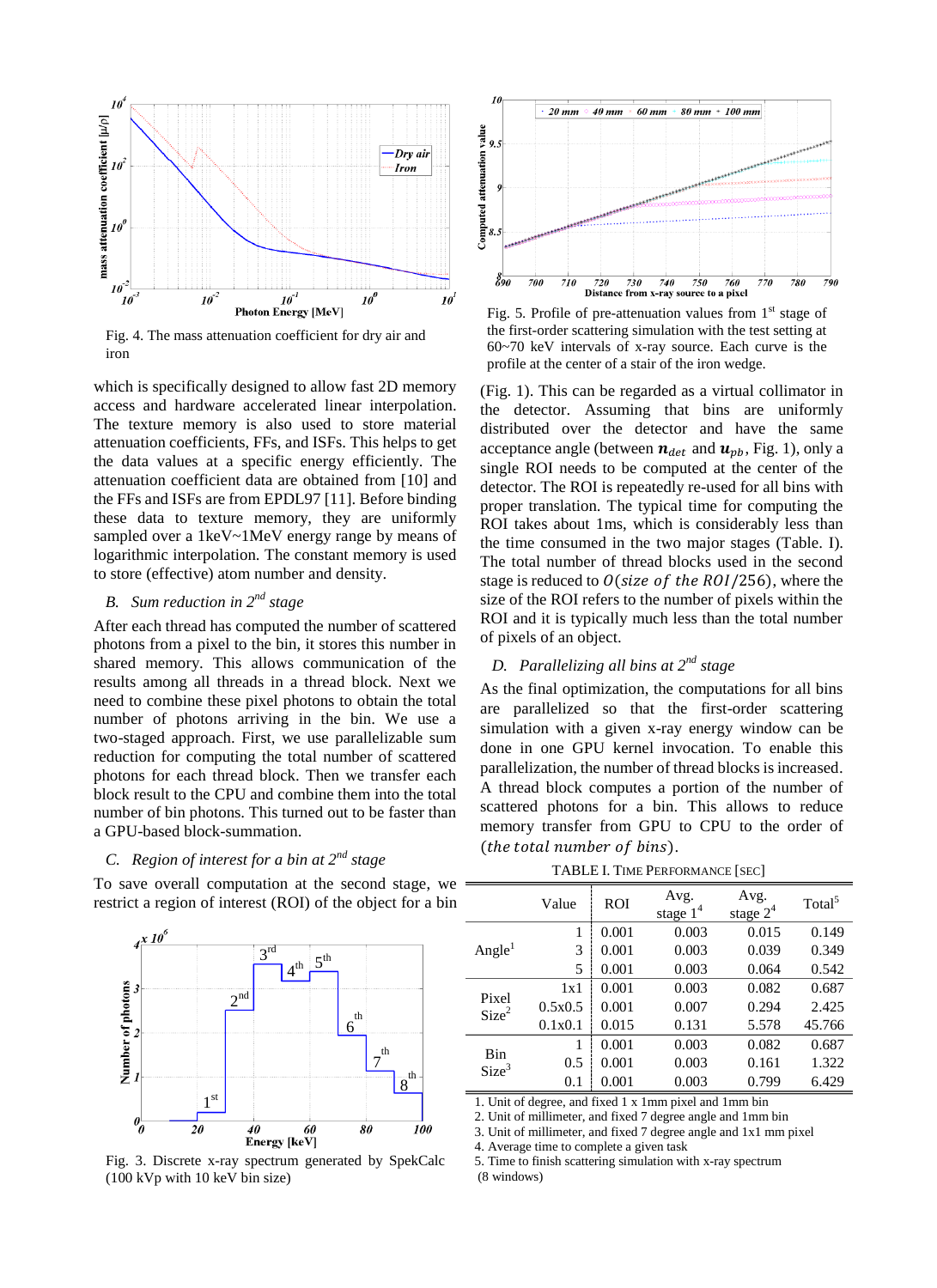

Fig. 6. The number of detected photons with different acceptance angles (top), pixel size (middle) and bins size (bottom). The number is normalized with maximum value at each simulation result for comparison purpose.

#### IV. EXPERIMENT AND RESULTS

# *A. X-ray source*

To generate a discrete x-ray source, we used the SpekCalc x-ray spectrum generator program [12]. In this study, we only adjust the peak energy (kVp) and the energy bin size (keV) of the x-ray spectrum. The other parameters of the software are kept as default settings. There are 8 energy windows between 20 and 100 keV (Fig. 3) and the total number of scattered photons is computed as the sum of the photons from all windows. The total time for the simulation is computed as the sum of the time spent in all windows in x-ray spectrum.

# *B. Test configuration*

The x-ray source is located at the origin of the 2D space and the sample object stands 790 mm apart from the source. The detector is placed behind the sample object with 10 mm distance. An iron step wedge is selected as the test sample object. The dimensions of the wedge are 100 x 100 mm. The step width is varying from 20 mm to 100 mm with 20 mm intervals. Dry air is selected as the background material. The detail of this test configuration is illustrated in Fig. 2.

# *C. Test results*

Fig. 5 shows the pre-attenuation values obtained from the 1<sup>st</sup> stage of the first-order scattering simulation. The value at each pixel indicates the sum of attenuation values along a ray path from the pixel to x-ray source. As a ray travels further and passes through a wider step, the value is increasing. We can also observe that the attenuation value increase more rapidly as the path travels in iron than in air; this is what we can expect in this experiment from Fig. 4.

 There are three factors which can affect the time performance and the simulation result: the acceptance angle, pixel size, and bin size. We measure the time performance and the result by varying those parameters. The time performance is shown in Table I. Fig 6 provides comparisons of the total number of detected photons at the detector with different parameter values as shown in Table I. When increasing the acceptance angles, the contrast at the detector decreases which is symptomatic of the scattering effect (Fig. 6 top); while increasing resolution for the detector or the object, does not yield an improved quality of the scattering simulation result (Fig. 6 center and bottom). It is worth noting that in order to compare different numbers of bins, the number of photons in the bins within the coarsest level size is summed.

#### V. CONCLUSION AND FUTURE WORKS

In this study we implemented and simulated first-order scattering in 2D space using the GPU. We tested our code with different acceptance angles and different pixel- and bin-sizes. Increasing the acceptance angle to 5º gave better scattering effects, while decreasing either pixel or bin size beyond 1.0 was less influential. Using these settings, the measured time performance was about 0.067 seconds for one specific x-ray energy window. For future work, we plan to extend our framework to 3D space and we also plan to verify our results with a well proven scattering simulator and also with directly measured data from real x-ray scanners.

#### **REFERENCES**

[1] D. Lazos, Z. Kolitsi, and N. Pallikarakis, "A software data generator for radiographic imaging investigations," *IEEE Trans. Inf. Technol. Biomed.*, vol. 4, no. 1, pp. 76-79, 2000.